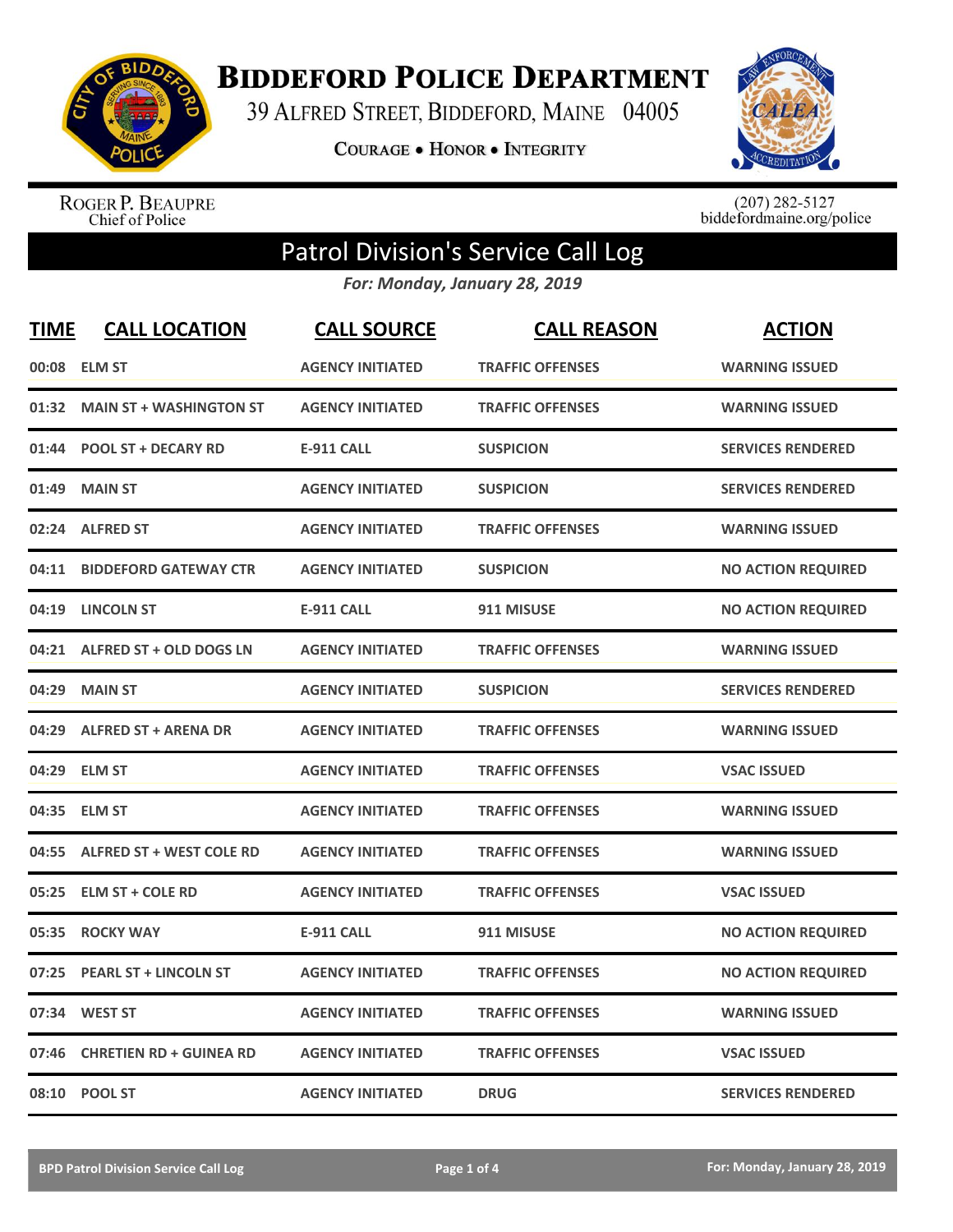| TIME  | <b>CALL LOCATION</b>                                                           | <b>CALL SOURCE</b>                                            | <b>CALL REASON</b>                                                                                    | <b>ACTION</b>             |  |  |  |
|-------|--------------------------------------------------------------------------------|---------------------------------------------------------------|-------------------------------------------------------------------------------------------------------|---------------------------|--|--|--|
|       | 08:15 HARVEY ST                                                                | <b>AGENCY INITIATED</b>                                       | <b>TRAFFIC OFFENSES</b>                                                                               | <b>VSAC ISSUED</b>        |  |  |  |
|       |                                                                                |                                                               | OFFENDER: ERICA L HALEY  AGE: 24  RESIDENT OF: BIDDEFORD, ME                                          |                           |  |  |  |
|       | CHARGE: OPERATING WITH SUSPENDED REGISTRATION                                  |                                                               |                                                                                                       |                           |  |  |  |
|       | 08:42 ELM ST                                                                   | <b>NON-EMERGENCY CALL</b>                                     | <b>ANIMAL COMPLAINT</b>                                                                               | <b>CANCELLED IN ROUTE</b> |  |  |  |
|       | 08:45 HILL ST                                                                  | <b>AGENCY INITIATED</b>                                       | <b>TRAFFIC OFFENSES</b>                                                                               | <b>WARNING ISSUED</b>     |  |  |  |
|       | 08:45 MAY ST                                                                   | <b>AGENCY INITIATED</b>                                       | <b>TRAFFIC OFFENSES</b>                                                                               | <b>VSAC ISSUED</b>        |  |  |  |
|       | 08:50 RAYMOND ST                                                               | <b>AGENCY INITIATED</b>                                       | <b>PAPERWORK</b>                                                                                      | <b>PAPERWORK SERVED</b>   |  |  |  |
|       | 08:58 MAY ST                                                                   | <b>AGENCY INITIATED</b>                                       | <b>TRAFFIC OFFENSES</b>                                                                               | <b>VSAC ISSUED</b>        |  |  |  |
|       | 09:13 MAY ST                                                                   | <b>AGENCY INITIATED</b>                                       | <b>TRAFFIC OFFENSES</b>                                                                               | <b>VSAC ISSUED</b>        |  |  |  |
|       | 09:17 MAIN ST + FOSS ST                                                        | <b>AGENCY INITIATED</b>                                       | <b>TRAFFIC OFFENSES</b>                                                                               | <b>WARNING ISSUED</b>     |  |  |  |
|       | 09:40 ALFRED ST                                                                | <b>WALK-IN AT STATION</b>                                     | <b>MISSING PERSON</b>                                                                                 | <b>SERVICES RENDERED</b>  |  |  |  |
|       | 10:02 GRAHAM ST                                                                | <b>AGENCY INITIATED</b>                                       | <b>OPER AFTER SUSPENSION</b><br>OFFENDER: CHRISTOPHER F RUNDLETT  AGE: 41  RESIDENT OF: KENNEBUNK, ME | <b>ARREST(S) MADE</b>     |  |  |  |
|       | <b>CHARGE: PROBATION HOLD</b><br><b>CHARGE: VIOLATING CONDITION OF RELEASE</b> | CHARGE: OPERATING AFTER HABITUAL OFFENDER REVOCATION- 2 PRIOR |                                                                                                       |                           |  |  |  |
| 10:05 | <b>WASHINGTON ST</b>                                                           | <b>AGENCY INITIATED</b>                                       | <b>TRAFFIC OFFENSES</b>                                                                               | <b>WARNING ISSUED</b>     |  |  |  |
|       | 10:16 MAIN ST + MT PLEASANT ST                                                 | <b>AGENCY INITIATED</b>                                       | <b>TRAFFIC OFFENSES</b>                                                                               | <b>WARNING ISSUED</b>     |  |  |  |
|       | 10:38 KENNEDY DR                                                               | <b>E-911 CALL</b>                                             | 911 MISUSE                                                                                            | <b>WARNING ISSUED</b>     |  |  |  |
|       | 10:40 ALFRED ST                                                                | <b>AGENCY INITIATED</b>                                       | <b>TRAFFIC OFFENSES</b>                                                                               | <b>WARNING ISSUED</b>     |  |  |  |
|       | 10:55 SOUTH ST                                                                 | <b>AGENCY INITIATED</b>                                       | <b>TRAFFIC OFFENSES</b>                                                                               | <b>VSAC ISSUED</b>        |  |  |  |
|       | <b>11:08 RIVER RD</b>                                                          | <b>AGENCY INITIATED</b>                                       | <b>TRAFFIC OFFENSES</b>                                                                               | <b>WARNING ISSUED</b>     |  |  |  |
|       | $11:17$ MAIN ST                                                                | <b>NON-EMERGENCY CALL</b>                                     | <b>SUSPICION</b>                                                                                      | <b>SERVICES RENDERED</b>  |  |  |  |
|       | 11:24 SOUTH ST                                                                 | <b>AGENCY INITIATED</b>                                       | <b>TRAFFIC OFFENSES</b>                                                                               | <b>WARNING ISSUED</b>     |  |  |  |
|       | <b>11:38 RIVER RD</b>                                                          | <b>AGENCY INITIATED</b>                                       | <b>TRAFFIC OFFENSES</b>                                                                               | <b>WARNING ISSUED</b>     |  |  |  |
|       | 11:50 SOUTH ST                                                                 | <b>AGENCY INITIATED</b>                                       | <b>TRAFFIC OFFENSES</b>                                                                               | <b>VSAC ISSUED</b>        |  |  |  |
|       | 11:53 STATE ST                                                                 | <b>AGENCY INITIATED</b>                                       | <b>PRO-ACTIVE DV RESPONSE TEAM</b>                                                                    | <b>NO VIOLATION</b>       |  |  |  |
|       | 12:05 ELM ST                                                                   | <b>AGENCY INITIATED</b>                                       | <b>TRAFFIC OFFENSES</b>                                                                               | <b>VSAC ISSUED</b>        |  |  |  |
|       | 12:12 SOUTH ST                                                                 | <b>AGENCY INITIATED</b>                                       | <b>TRAFFIC OFFENSES</b>                                                                               | <b>WARNING ISSUED</b>     |  |  |  |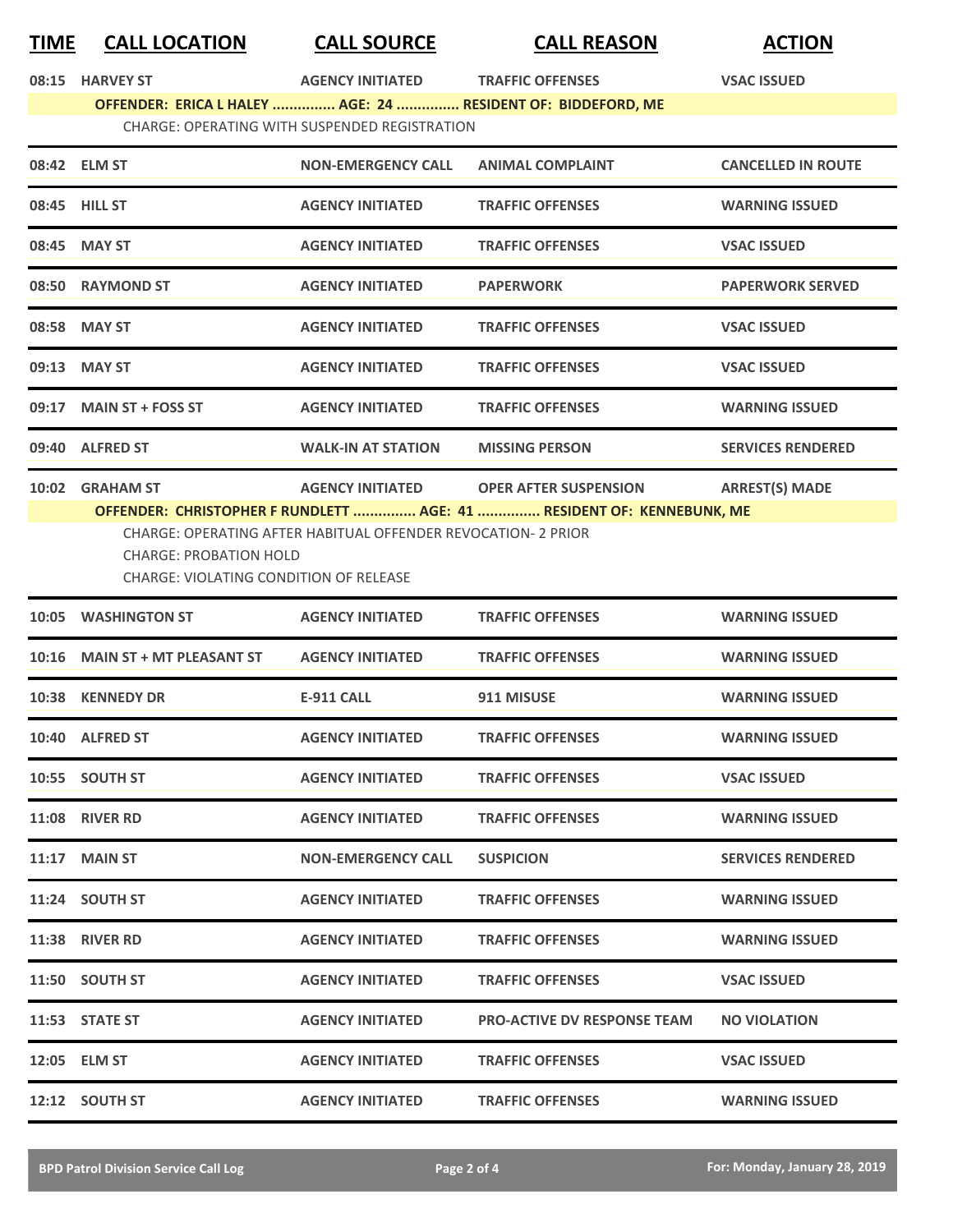| <b>TIME</b> | <b>CALL LOCATION</b>                         | <b>CALL SOURCE</b>                                             | <b>CALL REASON</b>                                                       | <b>ACTION</b>             |
|-------------|----------------------------------------------|----------------------------------------------------------------|--------------------------------------------------------------------------|---------------------------|
|             | 12:20 DECARY RD                              | <b>AGENCY INITIATED</b>                                        | <b>PAPERWORK</b>                                                         | <b>NEGATIVE CONTACT</b>   |
|             | 12:29 SOUTH ST                               | <b>AGENCY INITIATED</b>                                        | <b>TRAFFIC OFFENSES</b>                                                  | <b>VSAC ISSUED</b>        |
|             | 12:31 WESTERN AVE                            | E-911 CALL                                                     | 911 MISUSE                                                               | <b>WARNING ISSUED</b>     |
|             | 12:38 ALFRED ST                              | <b>AGENCY INITIATED</b>                                        | <b>PAPERWORK</b>                                                         | <b>NEGATIVE CONTACT</b>   |
|             | 12:44 OLD DOGS LN                            | <b>NON-EMERGENCY CALL</b>                                      | <b>PARKING COMPLAINT</b>                                                 | <b>SERVICES RENDERED</b>  |
|             | 13:01 ALFRED ST                              | <b>WALK-IN AT STATION</b>                                      | <b>COURT ORDERED CHECK IN</b>                                            | <b>SERVICES RENDERED</b>  |
|             | 13:30 ELM ST                                 | <b>AGENCY INITIATED</b>                                        | <b>TRAFFIC OFFENSES</b>                                                  | <b>VSAC ISSUED</b>        |
|             | 13:44 BERNARD AVE                            | E-911 CALL                                                     | <b>SUSPICION</b>                                                         | <b>SERVICES RENDERED</b>  |
|             | 13:46 ELM ST                                 | <b>AGENCY INITIATED</b>                                        | <b>TRAFFIC OFFENSES</b>                                                  | <b>VSAC ISSUED</b>        |
|             | 13:58 PROSPECT ST                            | <b>WALK-IN AT STATION</b>                                      | <b>WRIT</b>                                                              | <b>SERVICES RENDERED</b>  |
|             | 14:08 WEST ST                                | <b>AGENCY INITIATED</b>                                        | <b>TRAFFIC OFFENSES</b>                                                  | <b>WARNING ISSUED</b>     |
|             | 14:26 HIGH ST                                | <b>NON-EMERGENCY CALL</b>                                      | <b>SUSPICION</b>                                                         | <b>SERVICES RENDERED</b>  |
| 14:32       | <b>BOULDER WAY</b>                           | <b>NON-EMERGENCY CALL</b>                                      | <b>SHOPLIFTING</b>                                                       | <b>CITATION ISSUED</b>    |
|             |                                              | CHARGE: THEFT BY UNAUTHORIZED TAKING OR TRANSFER - SHOPLIFTING | OFFENDER: MICHELLE MARIE SPRAGUE  AGE: 60  RESIDENT OF: BIDDEFORD, ME    |                           |
|             | 14:55 CHADWICK PL                            | <b>AGENCY INITIATED</b>                                        | <b>PRO-ACTIVE DV RESPONSE TEAM</b>                                       | <b>NO VIOLATION</b>       |
|             | 14:56 HAZEL ST                               | <b>AGENCY INITIATED</b>                                        | <b>PRO-ACTIVE DV RESPONSE TEAM</b>                                       | <b>NEGATIVE CONTACT</b>   |
|             | 14:58 WILLETT ST                             | <b>AGENCY INITIATED</b>                                        | <b>PRO-ACTIVE DV RESPONSE TEAM</b>                                       | <b>NEGATIVE CONTACT</b>   |
|             | 14:59 MASON ST                               | <b>AGENCY INITIATED</b>                                        | <b>PRO-ACTIVE DV RESPONSE TEAM</b>                                       | <b>NEGATIVE CONTACT</b>   |
|             | 15:00 GOVE ST                                | <b>AGENCY INITIATED</b>                                        | <b>PRO-ACTIVE DV RESPONSE TEAM</b>                                       | <b>NO VIOLATION</b>       |
|             | 15:03 ELM ST                                 | <b>AGENCY INITIATED</b>                                        | <b>PRO-ACTIVE DV RESPONSE TEAM</b>                                       | <b>NEGATIVE CONTACT</b>   |
| 15:06       | <b>BRADBURY ST</b>                           | <b>NON-EMERGENCY CALL</b>                                      | <b>WARRANT ARREST</b>                                                    | <b>ARREST(S) MADE</b>     |
|             | <b>CHARGE: DOMESTIC VIOLENCE TERRORIZING</b> |                                                                | OFFENDER: KENNETH ARNOLD FOSTER  AGE: 58  RESIDENT OF: KENNEBUNKPORT, ME |                           |
|             | 15:11 ALFRED ST                              | <b>WALK-IN AT STATION</b>                                      | <b>COURT ORDERED CHECK IN</b>                                            | <b>SERVICES RENDERED</b>  |
|             | 15:14 SOUTH ST                               | <b>NON-EMERGENCY CALL</b>                                      | <b>DRUG</b>                                                              | <b>SERVICES RENDERED</b>  |
|             | <b>15:15 YORK ST</b>                         | <b>E-911 CALL</b>                                              | <b>ASSAULT</b>                                                           | <b>REPORT TAKEN</b>       |
|             | <b>15:40 MAIN ST</b>                         | <b>NON-EMERGENCY CALL</b>                                      | <b>HARASSMENT</b>                                                        | <b>NO ACTION REQUIRED</b> |